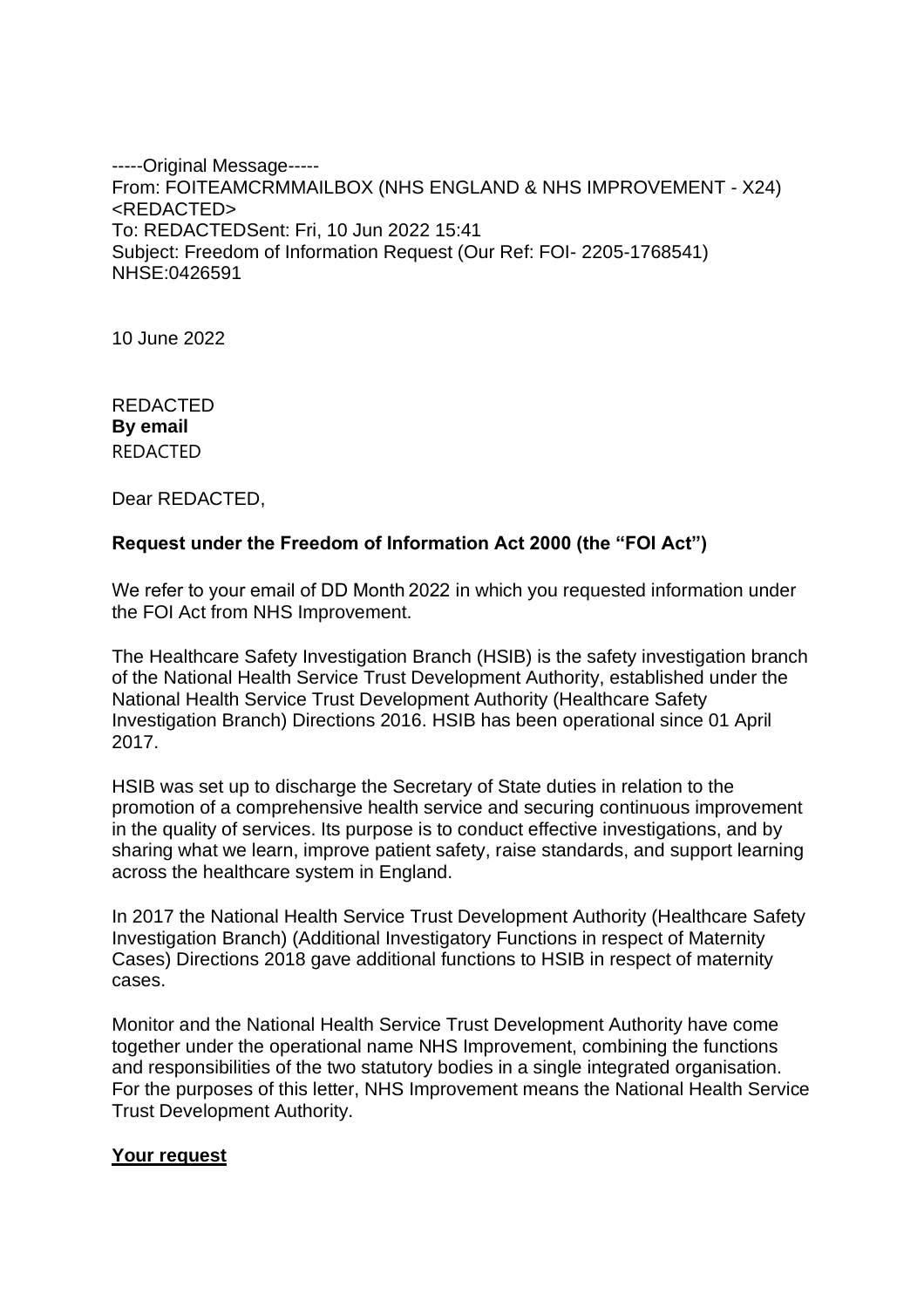You made the following request:

*"1. Please disclose how many letters of concern HSIB has issued to NHS trusts regarding maternity services between 1 April 2018 to 31 March 2022.*

*2. Please disclose how many NHS trusts have received HSIB letters of concern related to maternity care*

*3. Please disclose the range in the number of HSIB letters of concern received by NHS trusts - have some trusts received more than one letter, and if so, what is the greatest number of letters of concern received by an NHS trust to date?*

*4. Please disclose HSIB's policy on sending letters of concern*

*5. Please disclose what process follows HSIB sending an NHS trust a letter of concern.*

*Who follows up on whether the trust acts on the recommendations?*

*Please disclose any relevant HSIB policy and protocols, including any inter-agency protocols such as with the Care Quality Commission, which govern how NHS trusts' responses to HSIB letters of concern are overseen*

*6. Please advise what due diligence NHSI undertook to ensure that appointments to regional HSIB maternity investigation teams were not compromised by conflicts of interest.*

*7. Please advise of HSIB's approach to eliminating conflicts of interest in individual maternity investigations, by regional teams. Please disclose any relevant written guidance, policy or protocol.*

*8. How many complaints and concerns has HSIB received about actual, potential or perceived conflicts of interest in maternity investigations by regional teams?"*

## **Decision**

NHS Improvement holds information in relation to the information you have requested.

In relation to question 1 and 2, Maternity services and maternity care are interchangeable; the numbers cannot be divided. The total number of letters of concerns sent to trusts between 1st April 2018 and 31st March 2022 is 152

In relation to question 3, there are some trusts who have not received any letters of concerns, whilst others have received more than one. The greatest number of letters sent to one trust is 15.

Please note birth rates at trusts in England vary due to size of maternity services and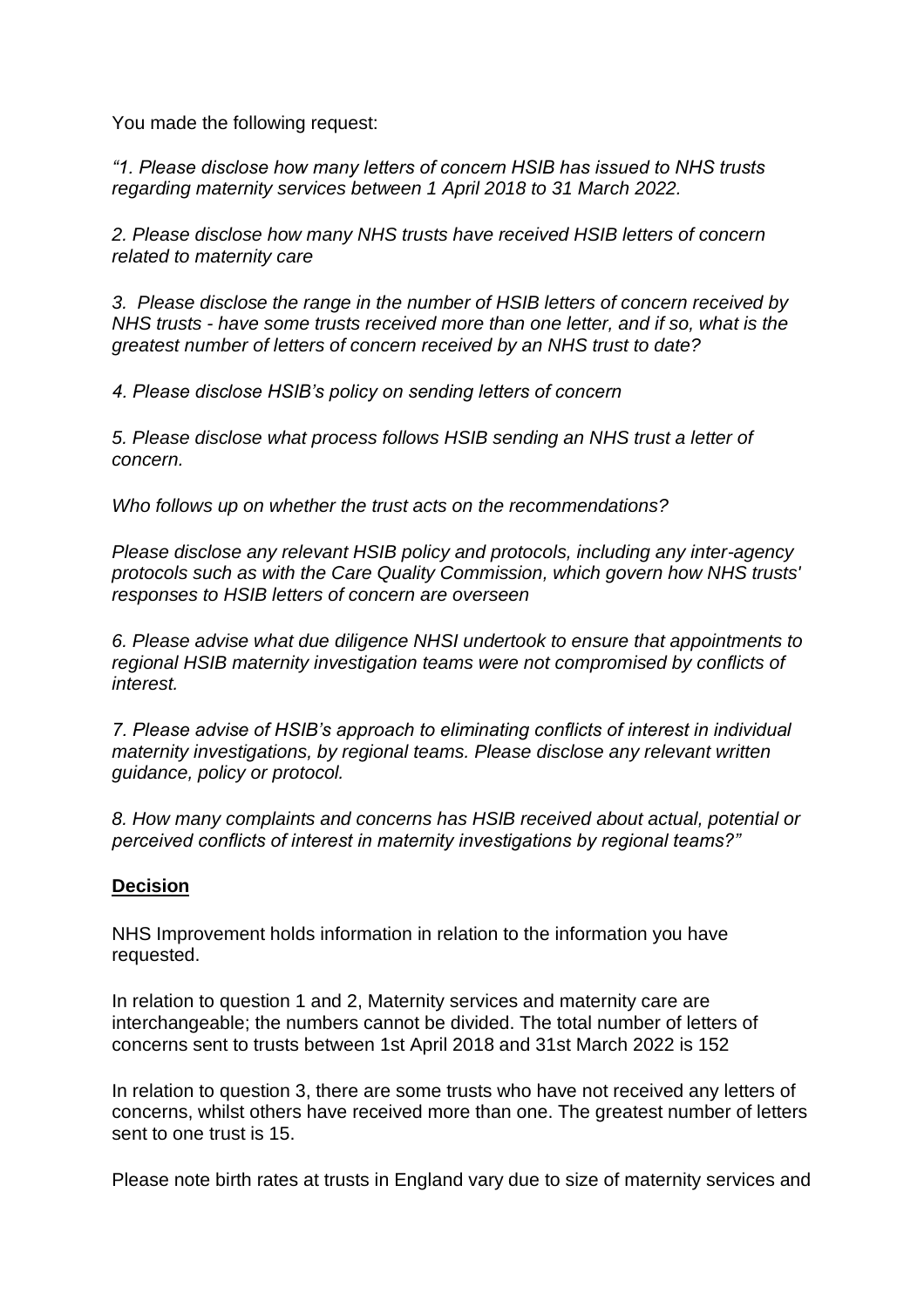location. The number of concern letters sent to a trust can't be looked at in isolation. The birth rate has to be taken into consideration.

In relation to question 4, please see attached. Escalation procedure. This is HSIB organisational policy.

Please note, we consider certain information to be exempt under section 40 of the FOI Act.

Information is exempt under section 40(2) where that information constitutes personal data (other than that of the requester) and one of the conditions set out in section 40(3) is satisfied. Under the FOI Act disclosure of this information would contravene data protection principles. Section 40(2) is an absolute exemption and therefore not subject to the public interest test when considering disclosure of information.

In this instance, the name and contact details of all staff members at or below Band 9 have been withheld, as have job titles in instances where the release of that information could be reasonably used to identify individuals who have a reasonable expectation of privacy.

In relation to question 5, the process is described within escalation procedure. This includes a flow chart and step by step guide for a 4-stage approach.

In relation to who follows up on whether the trust acts on the recommendations. Safety recommendations are made in maternity reports as part of the analysis, they are not part of the escalation procedure.

As part of the escalation procedure a safety concern can be made to a trust at any point in the investigation the response from the trust should include: -

1. Acknowledge the safety concern raised by HSIB.

2. Articulate specific actions that the investigation team consider sufficient and reasonable to address the safety concern.

3. Specify the time frame for completion of the above actions.

HSIB does not have regulatory powers. We do not have any remit or enforcement powers to ensure trust are acting on recommendations or complete action plans.

In relation to your request to disclose any relevant HSIB policy and protocols, including any inter-agency protocols such as with the Care Quality Commission, which govern how NHS trusts' responses to HSIB letters of concern are overseen.

The escalation procedure is shared as part of the answer to question 4. We do not have any interagency protocols. As outlined in the step by step guide, we may refer to the commissioners or regulators as part of the escalation process.

In relation to question 6, NHS England and Improvement have not been involved, at any stage, in appointments or organising maternity teams. All maternity employees of HSIB are required to and have completed an annual declaration of interest form,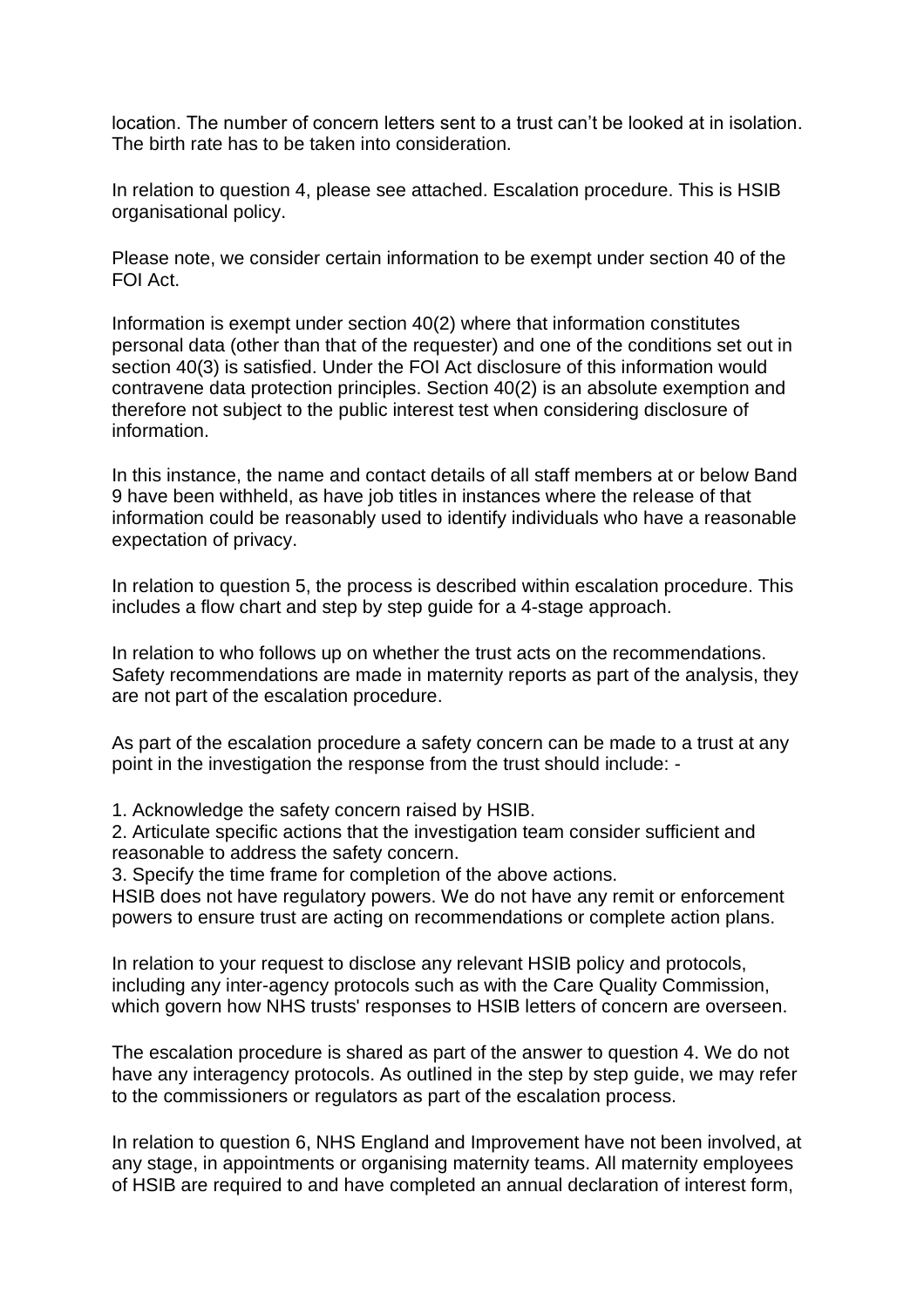highlighting trusts they have previously worked in or other known associated conflicts of interest. Maternity investigators do not carry out investigations in trusts they have previously worked in. Individuals are required to flag any conflicts of interest that may present during an investigation to enable them to be removed from the case, these may not relate to the trust.

In relation to question 7, This is as described in answer 6. All maternity programme employees complete a declaration of interest form. Maternity investigators do not investigate in trusts they have previously worked in. Additionally, clinical advisors do not review or offer clinical advice in trusts they work in or have any associated conflicts of interest.

In relation to question 8, HSIB have received no complaints, that relate to actual, potential or perceived conflicts of interest relating to any part of the HSIB organisation.

# **Copyright**

NHS Improvement operates under the terms of the Open Government Licence (OGL). Terms and conditions can be found on the following link:

<http://www.england.nhs.uk/terms-and-conditions/>

# **Review rights**

If you consider that your request for information has not been properly handled or if you are otherwise dissatisfied with the outcome of your request, you may seek an internal review within NHS Improvement of the issue or the decision. A senior member of NHS Improvement's staff, who has not previously been involved with your request, will undertake that review.

If you are dissatisfied with the outcome of any internal review, you may complain to the Information Commissioner for a decision on whether your request for information has been dealt with in accordance with the FOI Act.

A request for an internal review should be submitted in writing to FOI Request Reviews, NHS Improvement, Skipton House, 80 London Road, London SE1 6LH or by email to [nhsi.foi@nhs.net.](mailto:nhsi.foi@nhs.net)

## **Publication**

We reserve the right to publish this letter on our website. This is because information disclosed in accordance with the FOI Act is disclosed to the public at large. We will, of course, remove your personal information (e.g. your name and contact details) from any version of the letter published on our website to protect your personal information from general disclosure.

Yours sincerely,